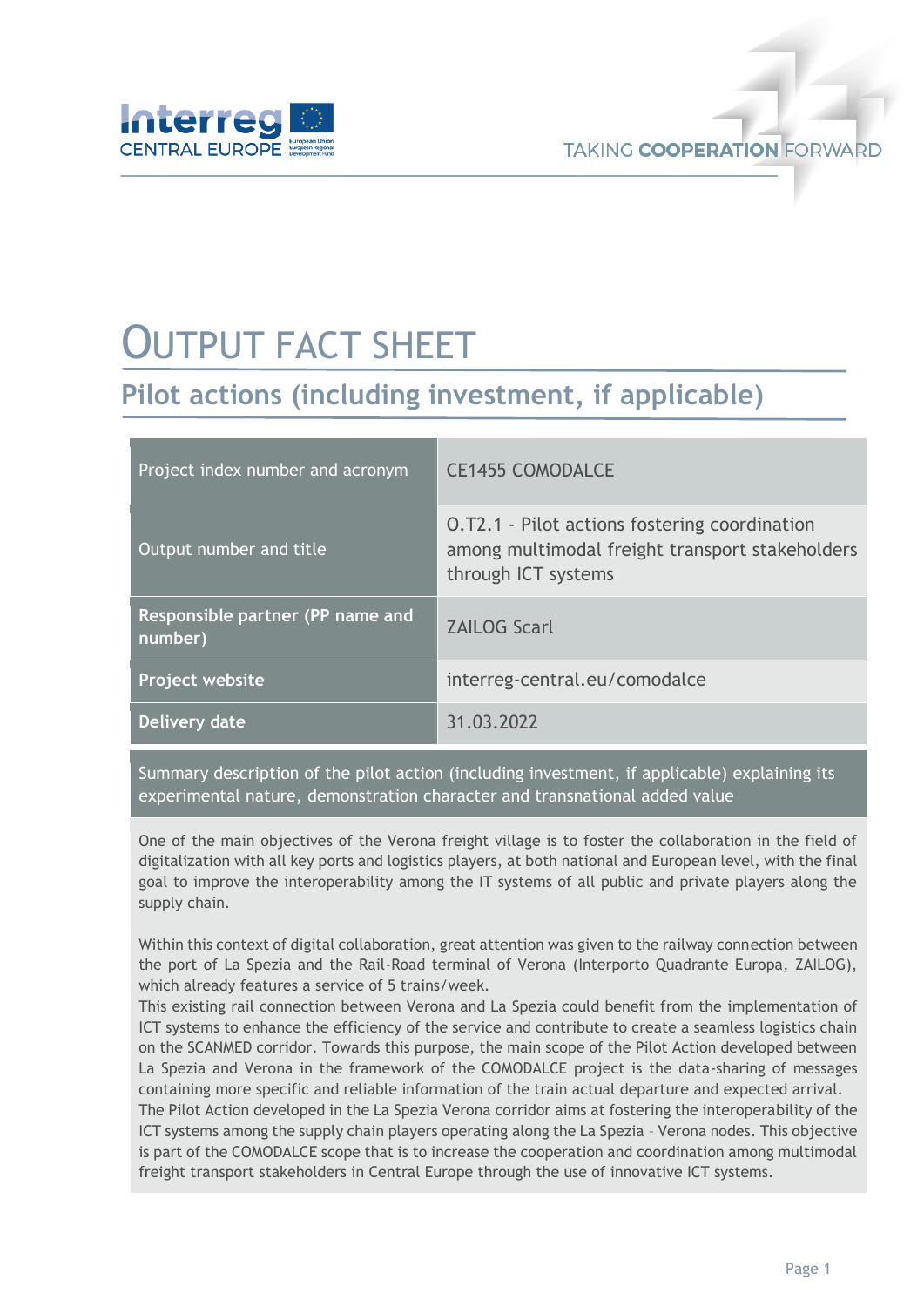

The Port of La Spezia together with ZAILOG developed an ICT integrated platform to manage the rail freight connections between the two nodes. In this regard, it should be noted that the platform, namely the CMP – Corridor Management Platform, consists of a terrestrial extension of the ICT system already in place at the Port of La Spezia.

The system implemented, namely the CMP (Corridor Management Platform), provides for a monitoring dashboard, useful to monitor in real-time the status of customs temporary storage warehouses, as well as the status of the consignments. This information is also made available to the Multimodal Transport Operator, which can thus monitor the location of the loading units during the transport between the Port of La Spezia and Verona freight village, as well as their location when temporally stored in the warehouses.

#### NUTS region(s) concerned by the pilot action (relevant NUTS level)

ITH3, Veneto ITC3, Liguria

Expected impact and benefits of the pilot action for the concerned territory and target groups and leverage of additional funds (if applicable)

The Pilot Action developed by a joint effort of La Spezia Port and Verona Terminal as part of the COMODALCE European Project is aimed at fostering the interoperability of the ICT systems among the supply chain players operating along the La Spezia – Verona nodes, by providing for the implementation of a data exchange system fully digitalized and automated.

Overall, the expected benefit concerns a deeper integration and information sharing among the stakeholders involved, which will in turn ensure: a) a better efficiency and flexibility of the logistics process along the La Spezia – Verona corridor, thanks to the goods traceability, b) offer of standardized and qualified services, which will enhance the security and reliability of the corridor, c) possibility to exploit economies of scale and be more competitive from both an economic and operative perspective, d) reduction of attribution errors, and therefore of administrative costs.

It is clear from the above that the beneficiary of the Pilot Action is not simply limited to the terminal managers of the respective nodes (the Port Terminal Manager, and the Terminal Manager of the Verona Terminal), but include all logistics players involved along the corridor, such as:

- the Railway Undertaking;

- the Multimodal Transport Operator;

- the Railway shunting Operator.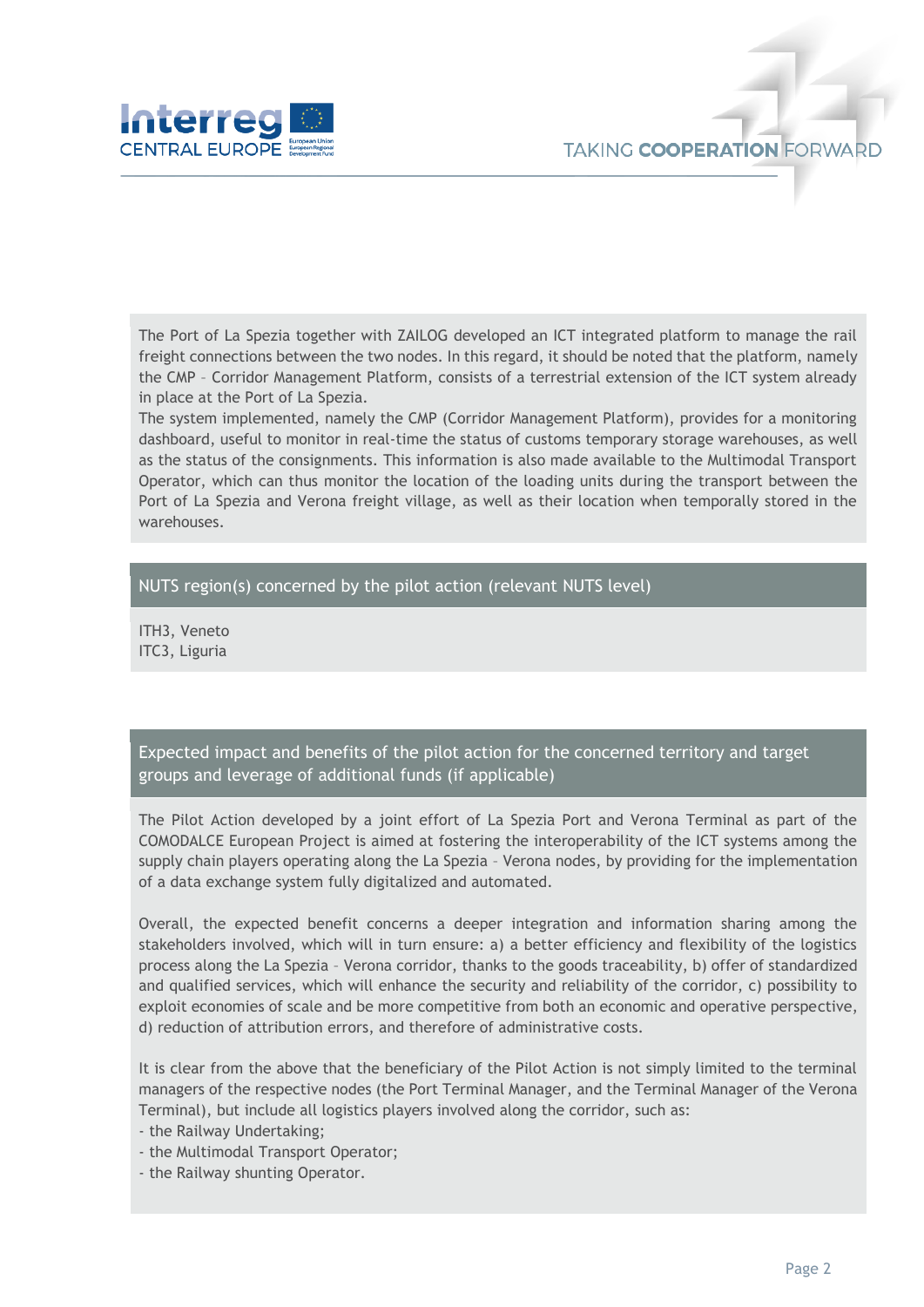

As concerns the possible leverage of additional funds, following the Pilot Action developed within the COMODALCE project the management of Verona Quadrante Europa together with ZAILOG staff has increasingly paid more attention to the issues of data sharing, interoperability, and process integration among the supply chain players, and has thus focused on leveraging funds at national and EU levels. In particular, a great effort towards this purpose was made in the last year by participating to the presentation of EU co-financed projects (both Horizon and Interreg, currently waiting for the results) dealing directly with these specific issues.

### Sustainability of the pilot action results and transferability to other territories and stakeholders

After the project end the outputs of the Pilot Action will be secured and continued by the management of Interporto Quadrante Europa. In fact, it should be reminded that the present project falls within a wider masterplan defined by the Management Authority of Verona freight village, which is to strengthen the ICT system of the Rail-Road terminal for the benefit of all players based in the Rail-Road terminal area. The ultimate goal is to support with ICT tools and more detailed information the operational activities in the terminal, thus contributing to enhance the overall Verona node efficiency.

Therefore, the Management Authority has already committed itself to promote and finance all on-going and planned digitalization projects, including the Pilot Action along Verona – La Spezia corridor. Not only: given the successful outputs of this initiative, the same system can be expanded and transferred to other corridors from Verona Quadrante Europa, taking advantage of the digitalization expertise developed within COMODALCE project. In this regard, a cooperation on such an ICT subject can be beneficial to all port authorities as well as inland terminals.

#### If applicable, contribution to/ compliance with:

- relevant regulatory requirements
- sustainable development environmental effects. In case of risk of negative effects, mitigation measures introduced
- horizontal principles such as equal opportunities and non-discrimination

Not applicable